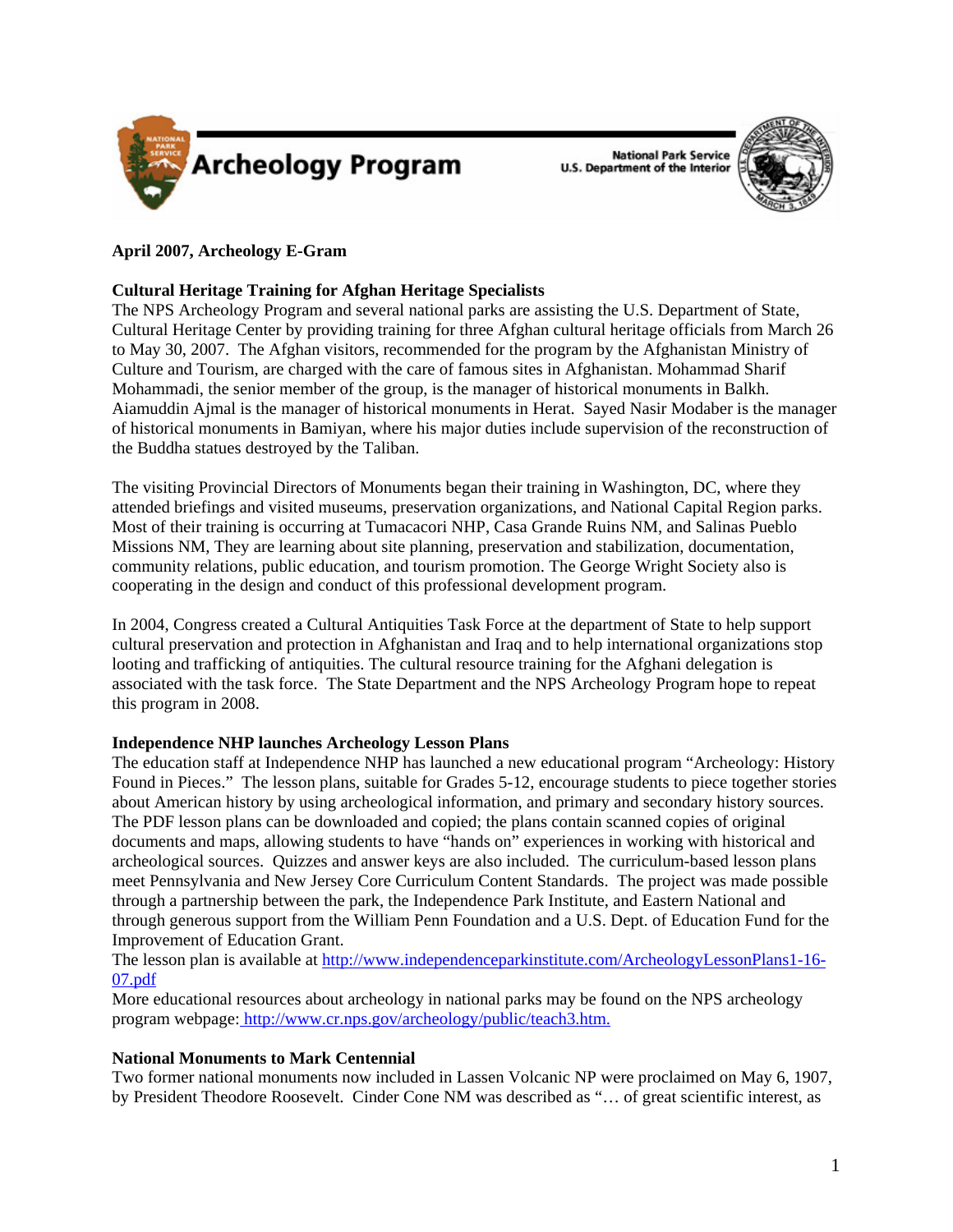illustrations of volcanic activity which are of special importance in tracing the history of the volcanic phenomena of that vicinity" (Proc. No. 1907). Lassen Peak NM marked "the southern terminus of the long line of extinct volcanoes in the Cascade Range from which one of the greatest volcanic fields in the world extends, and is of special importance in tracing the history of the volcanic phenomena of that vicinity" (Proc. No. 754). The two national monuments were incorporated into Lassen Volcanic NP by Congressional action in 1916 for the region's significance as a volcanic landscape (39 Stat 442).

Besides the centennial of the two monuments that are part of the park, Lassen Volcanic NP is pleased to announce initiating of construction of their visitor center. Lassen Volcanic NP is one of the earliest national parks designated by Congress, but has never had a formal visitor center. A new chapter in the park's history begins during this centennial year with construction of a key element in visitors' experience of the cultural and natural resources at Lassen Volcanic NP.

More information about the Cinder Cone and Lassen Peak NM is available on [http://www.nps.gov/lavo/.](http://www.nps.gov/lavo/) More information about Lassen Volcanic NP is available on

[http://www.cr.nps.gov/archeology/sites/Antiquities/profileLassenVolcanic.htm.](http://www.cr.nps.gov/archeology/sites/Antiquities/profileLassenVolcanic.htm)

# **Independence NHP Launches New Excavation**

In March, Independence NHP launched a new archeological excavation at the site of the President's House, used when the U.S. capital was in Philadelphia. Located on park grounds near the Liberty Bell Center, the house served as the residence of George Washington and John Adams, and at least nine enslaved African Americans, who lived and worked there during Washington's presidency. Most of the President's House was demolished in the 1830s, and the site was subsequently disturbed by construction and demolition. Despite this, park archeologists hope that intact cultural deposits dating to the President's House era may still be present. The dig will focus on previously unexcavated yard areas on the President's House, and explore "shaft features" – historic pits lined with brick or stone that were used principally as outhouses and wells. Park archeologists also hope to find portions of the mansion's original walls, helping to confirm mansion location.

A joint project of Independence NHP and the City of Philadelphia, the President's House dig will be funded by the City and conducted under the direction of NPS archeologist Jed Levin. The dig is the second research investigation associated with the current revitalization of Independence Mall. The first was the 2003 investigation at the James Oronoco Dexter property site, which resulted in the discovery of thousands of artifacts.

# **NPS hosting GIS Training**

 The NPS Cultural Resources Geographic Information Services and Midwest Archeological Center; the Nebraska State Historical Society, Archeology Division; and Nebraska State Historic Preservation Office are sponsoring cultural resource training "GIS: Practical Applications for Cultural Resource Projects." From assisting with inventories, to mapping historic districts and battlefields, to mitigating the impact of disasters on historic areas, GIS technology can be used to provide a better basis for planning and decision making for the nation's heritage. "GIS: Practical Applications for Cultural Resource Projects" provides a review of geographic information system (GIS) concepts combining spatial technologies and database management systems in historic preservation; training in use of GIS applications for identification, evaluation, protection and preservation of cultural resources. An agenda is available online at www.npi.org.

The class will be held on May 8-9, or May 10-11, 2007, in Lincoln, NE. The instructor for this class is Deidre McCarthy. A registration form is available online at <www.npi.org/register.html>

# **BLM hosting Cultural Resource Training**

The BLM National Training Center is sponsoring an Advanced Archeological Damage Assessment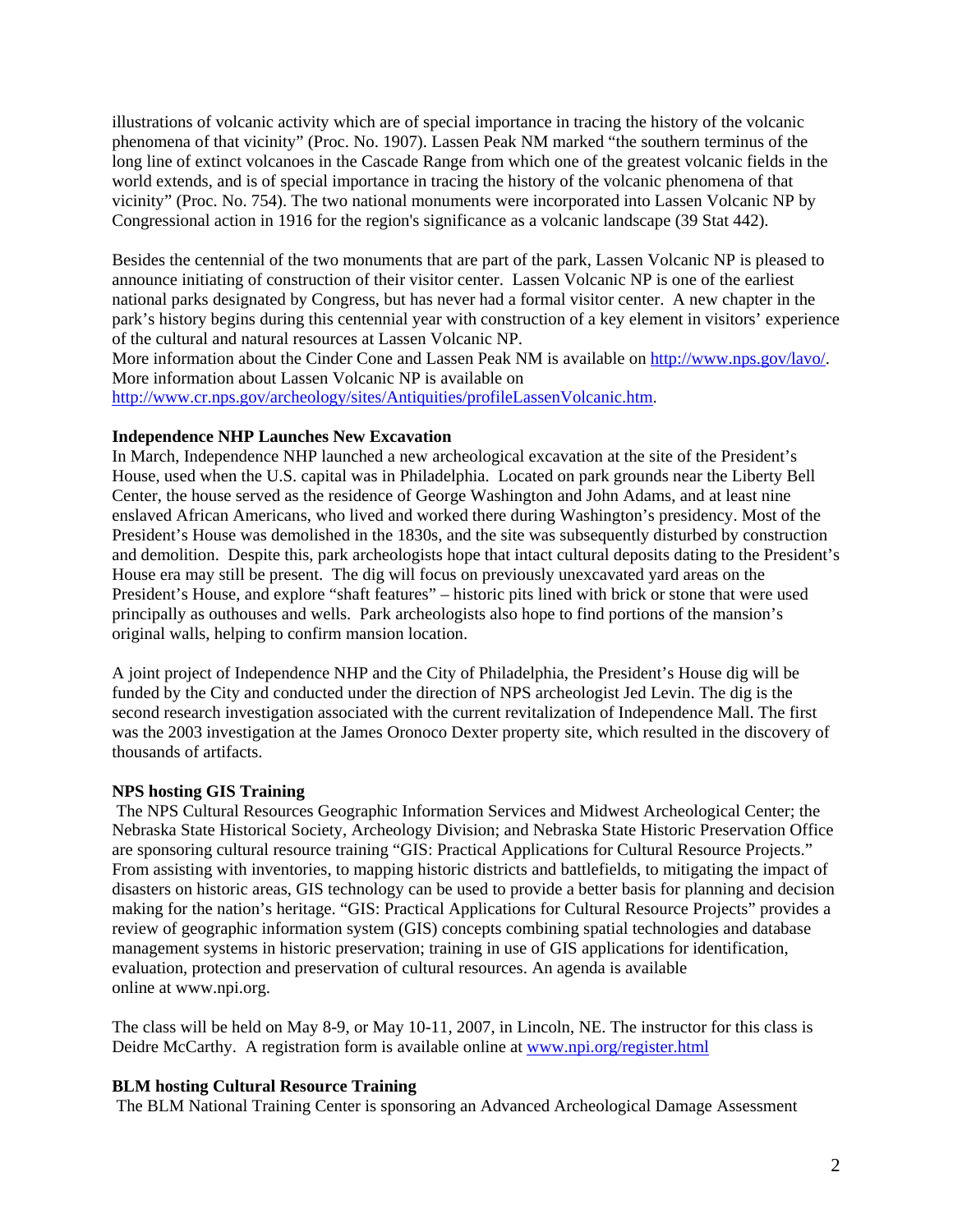Class. The class will be held June 11-15, 2007, in Billings, MT. This course provides training for archeologists who prepare archeological damage assessments in archeological resource law violations cases. Damage assessments are required for criminal prosecutions and civil penalties under ARPA. These archeological damage assessment procedures also can be used effectively in preparing cases involving violations of other laws, such as state archeological protection statutes. The instructors for this class are Martin McAllister and Wayne Dance. The class is open to all government, tribal, and contract archeologists. The registration deadline for the class is COB, Friday, May 11, 2007. **Contact: ARI Archaeologist Martin McAllister, ari@bigsky.net**

## **Curator of North American Ethnography, NMNH, William Sturtevant Dies**

William C. Sturtevant, Curator of North American Ethnology at the National Museum of Natural History, Smithsonian Institution, passed away on March 2, 2007, at the age of 80. Sturtevant was born in Morristown, NJ, but grew up in California, where his father was a professor of biology at California Institute of Technology.

Sturtevant earned his BA from the UC, Berkeley, between 1944 and 1949. His studies were interrupted by a year, 1945-1946, when he was stationed on Guam in the U.S. Naval Reserve. Sturtevant earned a PhD in anthropology from Yale University in 1955. There he was especially influenced by anthropological linguist Floyd Lounsbury. Lounsbury's example, together with his training under Haas at Berkeley and Bernard Bloch at Yale, solidified Sturtevant's commitment to linguistic approaches within anthropology. His first published article was a study of Seneca musical instruments written jointly with friend and fellow-student Harold Conklin. Beyond its ethnographic significance, this paper was an early example of rigorous ethno-semantic method, an approach to which both scholars later contributed theoretical works. Sturtevant's interest in the West Indies also derived from work at Yale, with Irving Rouse.

Soon after graduation, Sturtevant left a position at Yale for a position as Ethnologist and later General Anthropologist in the Smithsonian Institution's Bureau of American Ethnology. When the Bureau was merged with the Department of Anthropology in the National Museum of Natural History, Sturtevant became Curator of North American Ethnology. He remained an active participant in the work of Smithsonian anthropology until his death.

Sturtevant's commitment to Native American studies within anthropology was steadfast, having been initiated during third-grade lessons on Indian life and history. In 1950, Sturtevant began a life-long research relationship with the Seminole people of Florida. During his doctoral research, he worked most closely with Josie Billie, an important Seminole "medicine maker." This early research generated a steady stream of essays in ethnography, oral history and ethnohistory that established him as a leading figure in the anthropology of the Eastern U.S. His dissertation, an ethno-scientific ethnography of Seminole medicine, ritual and botany stands among the most comprehensive and sophisticated studies of ethnobotany produced in the twentieth century, and remains crucial to the study of Woodland Indian cultures. Sturtevant's Seminole work was complemented by research among the Iroquois that was also begun while a student at Yale. These experiences informed his advocacy in congressional testimony and other forums for federally unrecognized Indian groups.

Sturtevant was also general editor of the *Handbook of North American Indians*. Bearing the imprint of its editor, the thoroughness of the handbook has made it the essential resource for those interested in Native American societies.

Working throughout his career in museum contexts, Sturtevant was active in the fields of museum anthropology and the study of material culture. He advocated for the importance of museums to general anthropology and developed methods for anthropological museology. In 1979-1981, he served as president of the Council for Museum Anthropology and publisher of *Museum Anthropology* .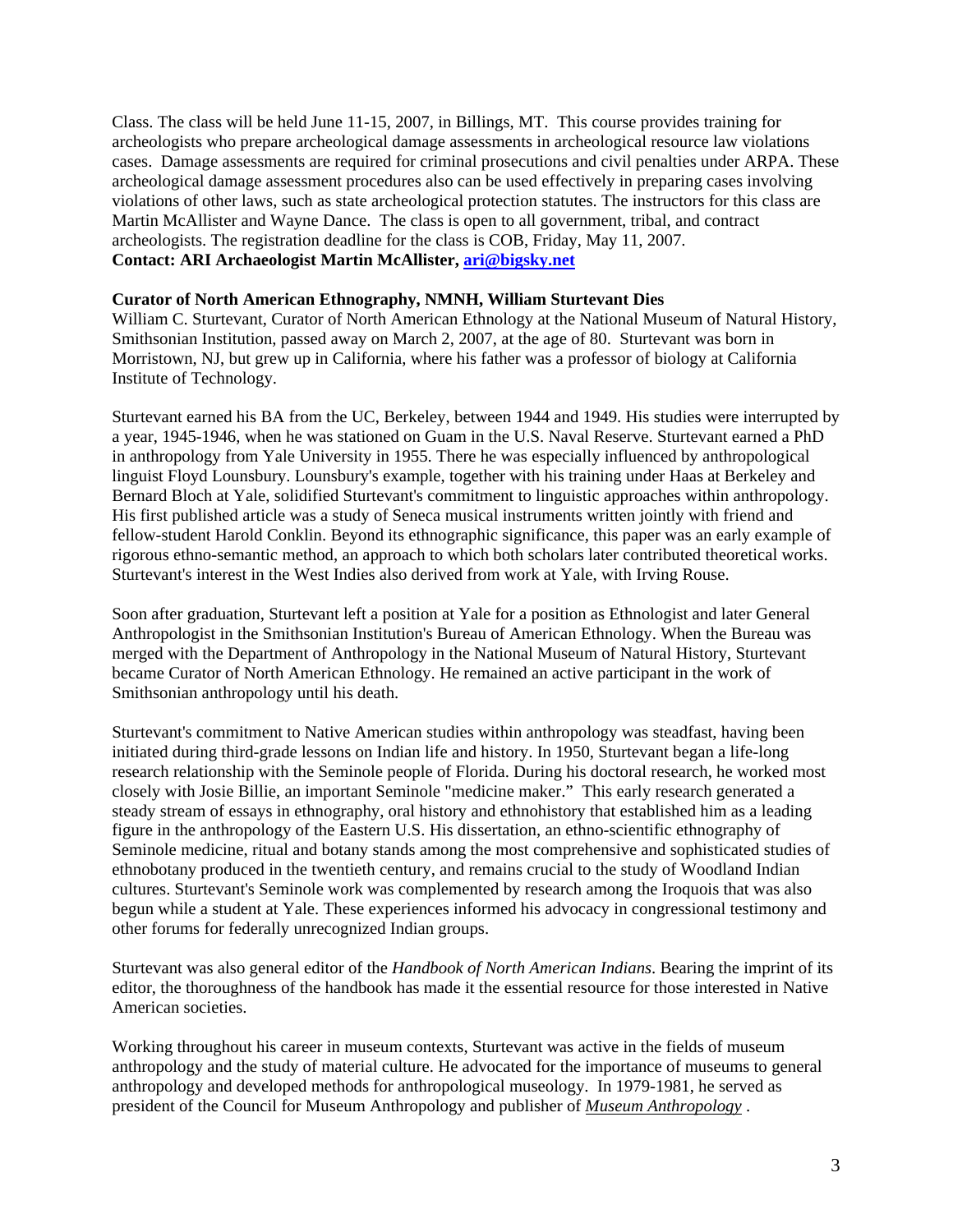Sturtevant was an important participant in the development of ethnohistory as an interdisciplinary field of study. While an undergraduate, Sturtevant participated in an archaeological field school at Chaco Canyon and a UNAM summer school in Mexico City. These experiences contributed to his later interest in Spanish ethnohistorical sources, and he made significant contributions to the study of early encounters between Europeans and the peoples of the New World. He served as President of the American Society for Ethnohistory in 1965-1966 and his essays helped to solidify and frame this developing field. The confluence of such interests and his training also produced a commitment to the history of anthropology, an additional field with which he was engaged.

Sturtevant served as President of the Anthropological Society of Washington (1992-1993) and the American Ethnological Society (1977). He received numerous research grants and fellowships. Brown University awarded him the degree of L.H.D. in 1996. The Smithsonian's National Anthropological Archives will house his professional papers.

(From story by Jason Baird Jackson, Museum Anthropology)

## **Projects in Parks: Virgin Islands NP Hosts International Internship Program**

Virgin Islands NP, situated on St. John Island, covers 12,908 acres. The park lands encompass the remains of an entire colonial system, made up of wharves; houses; plantations that were involved in the production of sugar cane, indigo, sugar cane, and other crops; and a variety of other historical features. Following the collapse of the plantation economy in the mid-19th century, the fields were abandoned and gradually reverted back to a natural growth of bush and forest, enveloping many of the buildings. Extensive vegetation covers many of the building remains on the park landscape, and roads and trails follow 18th-century cart roads to ruins of plantations built by Danish colonists in the  $17-19<sup>th</sup>$  centuries. Many of the plantation ruins are found along the ridges of the north coast and in the valleys of the south coast. At least two thousand historic and prehistoric sites are located within the park boundaries.

In February, 2007, the Virgin Islands NP Cultural Resource Management Program began hosting a four month long international internship program focussing on the Danish occupation of the Virgin Islands. The program combines archival research in Denmark with archeological investigations at the Lameshur Plantation, a Danish plantation dating to the  $18-19<sup>th</sup>$  century in the park. This internship program is a joint effort of the Saxo Institute Internship Program; University of Denmark Department of History; the NPS International Internship Program; the Virgin Islands NP; and the Friends of the Virgin Islands National Park, (a non-profit fund raising organization devoted to helping to preserve park cultural and natural resources). The general purpose of the internship is to give students training in historical research and onsite historical archeological fieldwork.

Two graduate students from the University of Copenhagen Saxo Institute, Jonas Moller Pedersen and Laura Thatt Jensen, were selected as interns. They work as a team in the archives and the park to carry out the internship project. Professional supervision of the project in Denmark is carried out by Professor Niklas Thode Jensen, with archival matters being addressed by Erik Gøbel. While the students work in the Danish National Archives, Signe Trolle Gronemann, who is an expert on the Danish West Indian archives, will assist the students in their daily archival work. On St. John, the students will be directed by the park's Cultural Resource Manger/Archeologist Ken Wild.

Bringing students to the landscape they have studied broadens their perspective, enhances their data, and ultimately results in reports that are more complete and detailed. At the same time, these historical researchers, with their unique archival perspective, enhance the park's knowledge of the resources and the ability to interpret these historic sites and their heritage to residents of St. John and the thousands of visitors that come each year to this national park.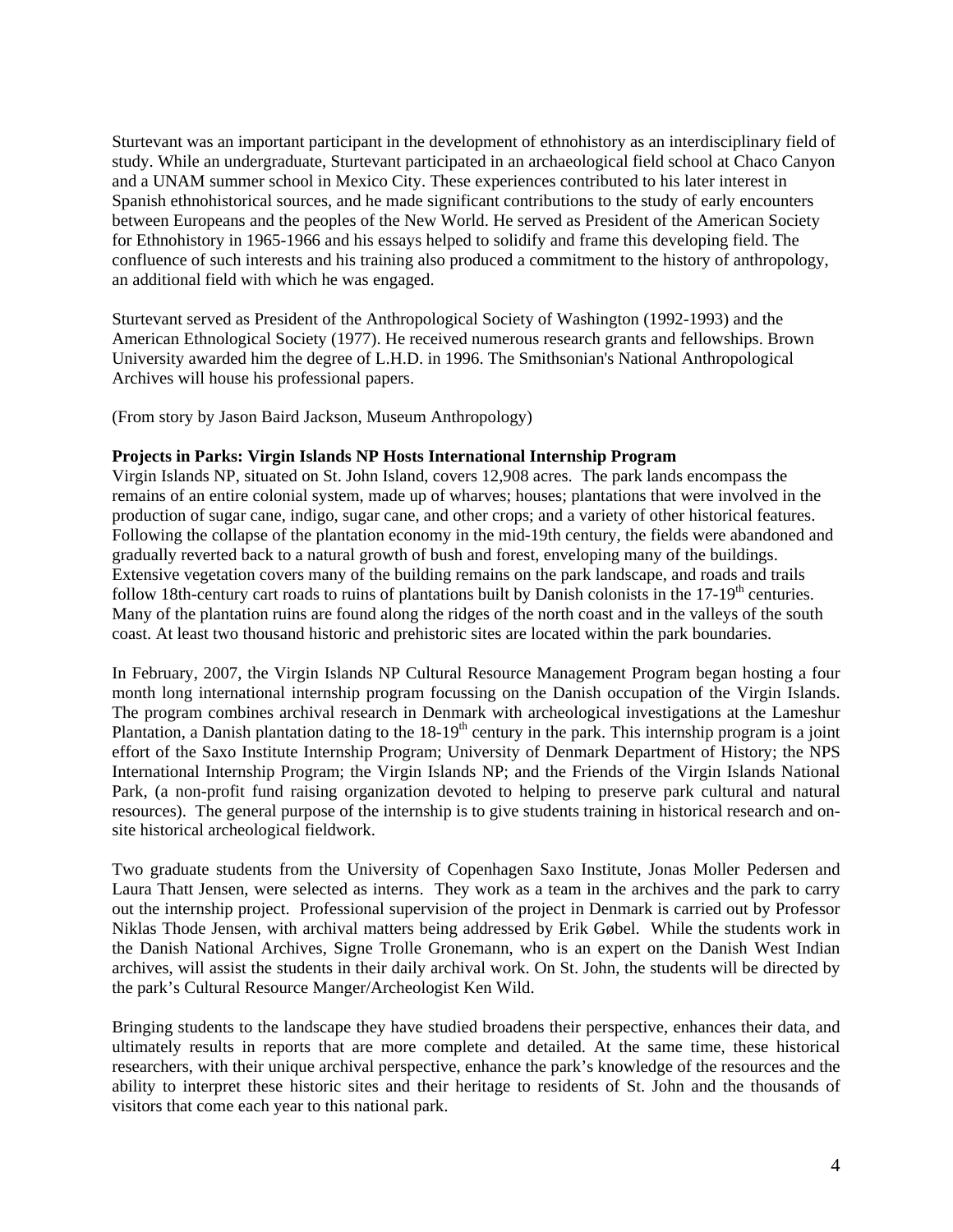## **Historical Background**

The Virgin Islands were sighted by Columbus in 1493, and claimed for Spain. At the time of Columbus' exploration, the Virgin Islands were inhabited by indigenous Native Americans. The Taino Indians lived on the Virgin Islands for at least 1000 years before European contact. They left behind evidence of a vibrant culture, including petroglyphs, pottery figurines, ball courts, and domestic sites. Within decades of European contact, however, the Native American population on the islands disappeared, succumbing to violent conquest by the Spanish, enslavement, and diseases for which the Native Americans had no immunity.

Denmark claimed the Caribbean island of St. Thomas in 1665, with little resistance from Spain, and shortly thereafter began settling on the depopulated island. In 1718, the Danish government claimed St. John for Denmark. By 1728, ten years later, nine plantations were established between Caneel Bay and Cinnamon Bay, St. John Island (currently part of Virgin Islands NP). The major crop was sugar cane grown by enslaved labor.

In 1733 a starving enslaved population revolted, after a prolonged drought and a heavy hurricane season reduced food stores. Enslaved people held St. John for three months; order was finally restored by French troops stationed at Martinique.

The Danish tax rolls for St. John, kept since 1728, provide a window on the successes and failures of Danish plantations and plantation inhabitants. Almost 100 plantations on St. John tax rolls at the beginning of the  $18<sup>th</sup>$  century consolidated to about 60 by 1780. Sugar cane continued to be an important crop, both for sugar and for rum.

By 1815, however, the number of plantations on the Danish tax rolls began to decline. The abolition of the transatlantic slave trade cut off plantation owners from a cheap source of labor. At the same time, outbreaks of yellow fever and small pox decreased the number of enslaved people in the Virgin Islands. Finally, the perfection of a process to extract sugar from sugar beets provided a competitive source of sugar for European countries.

The emancipation of the enslaved on St. John in 1848 was the death knell of the plantation system in the Danish West Indies. At the time of emancipation, only 15 out of the remaining 77 plantations were engaged in growing sugar cane; all relied on enslaved labor. The Danish government sold the Virgin Islands to the United States in 1917.

### **Archival Resources**

Three fourths of the Virgin Island's written history is in Denmark. Danish written records begin in 1663, with the first attempt to settle the Virgin Islands. Danish tax and legal records for the Virgin Islands were kept for almost 200 years. After the sale of the islands, the majority of the West Indian records went to Denmark where there are approximately a mile of these records stored at the Danish National Archive Rigsarkivet. Analysis of these records has the potential to provide in depth information about the daily lives and challenges facing pioneer Danish inhabitants of plantations in the West Indies.

### **Lameshur Plantation in Virgin Islands NP**

The Lameshur Plantation was originally four plantations that were surveyed during the 1720s. These estates were eventually consolidated into a single unit of production by 1740, producing mostly cotton. Between 1773 and 1784 some sugar cane was cultivated; a painting from this period shows that most of the estate had been cleared for cultivation. Sugar production was discontinued after 1858 and Lameshur plantation transitioned into raising stock. The first US Coast and Geodetic Survey recorded that, in 1919, most of the land was planted in either fruit or bay trees or in grass pasture for cattle. Cattle farming and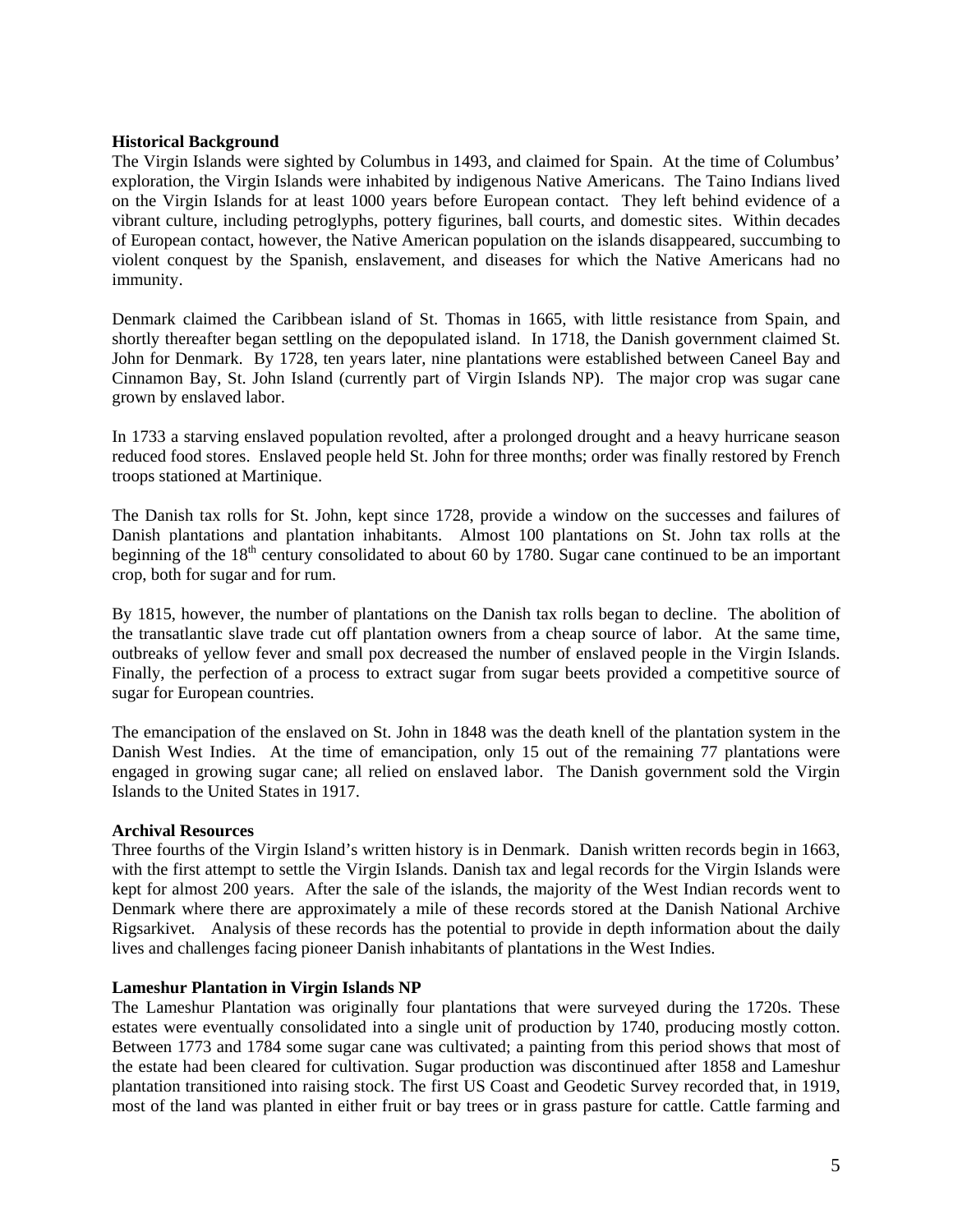bay leaf harvesting ceased in the early 1950's and most of the plantation buildings fell into various stages of ruin.

## **The Internship Program**

### *Historical Research*

The internship begins with three months of archival research at the Danish National Archive Rigsarkivet. This historical research project will include collection and processing of archival material (transcription from gothic Danish), and translation into English. This last element is important because it is a central point of the internship that historical knowledge from Danish archives must be made available to the inhabitants of the US Virgin Islands. For the same reason the internship report will be in English.

Working with the project supervisors, Pedersen and Jensen have defined a series of questions to guide research in the National Archives. These questions frame an academic approach to historic research that will lead, through field investigations of the historic data, to a greater understanding of the cultural resources of the Virgin Islands National Park. The questions address social interaction, trade, and religion on four remote 18<sup>th</sup> century plantations in the Lameshur area, located on the south shore of St. John. In the process of addressing these questions, temporal data will be gathered on the inhabitants of the plantations, their social lifeways, their material possessions, the buildings they occupied, and the temporal development of the historic landscape.

## *Fieldwork*

The archival research will be followed by a month of field investigations in the Virgin Islands National Park. At the Virgin Island NP, Jensen and Pedersen will use the historic research data they gathered in Denmark to identify and define features of the historic landscape, individuals on the landscape, and social interactions and activities that can be applied to specific locations and buildings. Bringing the students on site will give them a greater understanding of the geography and climate that will assist them in addressing broader social/geographic issues, such as the ways that St. John's topography and remoteness influenced the distribution of social status and structured networks among Euro- and Afrocaribbeans across the landscape.

The work on St. John will include comparing and identifying activity areas, historic structures, and the physical landscape as a whole to the historic record. This may, in certain areas, require vegetation clearing and surveying. To a large extent the field work will be directed by the data that Jensen and Pedersen obtain in the archives. Making direct connections will require field comparisons of the landscape to the documents and, if warranted, archaeological data recovery to correlate historic material remains and temporal data to individuals, buildings, and activity areas.

Archeological data recovery will depend on the archival data that the students obtain to address cultural resource assessment requirements as defined under Section 110 of the National Historic Preservation Act. Archeological testing driven by this historic data assists in: 1) confirming or defining temporal questions of the various features on the historic landscape; 2) confirming the presence of a significant individual as defined by artifacts they were recorded to have owned and; 3) the recovery of artifacts that denote specific activities identified in the historic record, but not apparent on the surface of the present landscape. The students will assist in this data recovery effort and in the comparison of the archaeological materials to the historic record.

### **Benefits of the Internship Program to Students**

While working in the park the students, like all park cultural resource interns, will assist in a variety of activities that will give them a greater understanding of NPS policy and guidelines in the management of cultural resources. This will include park curatorial practices, and archeological field techniques, as well as laboratory methods and standards. Specific skills that will be undertaken include mapping (with GPS